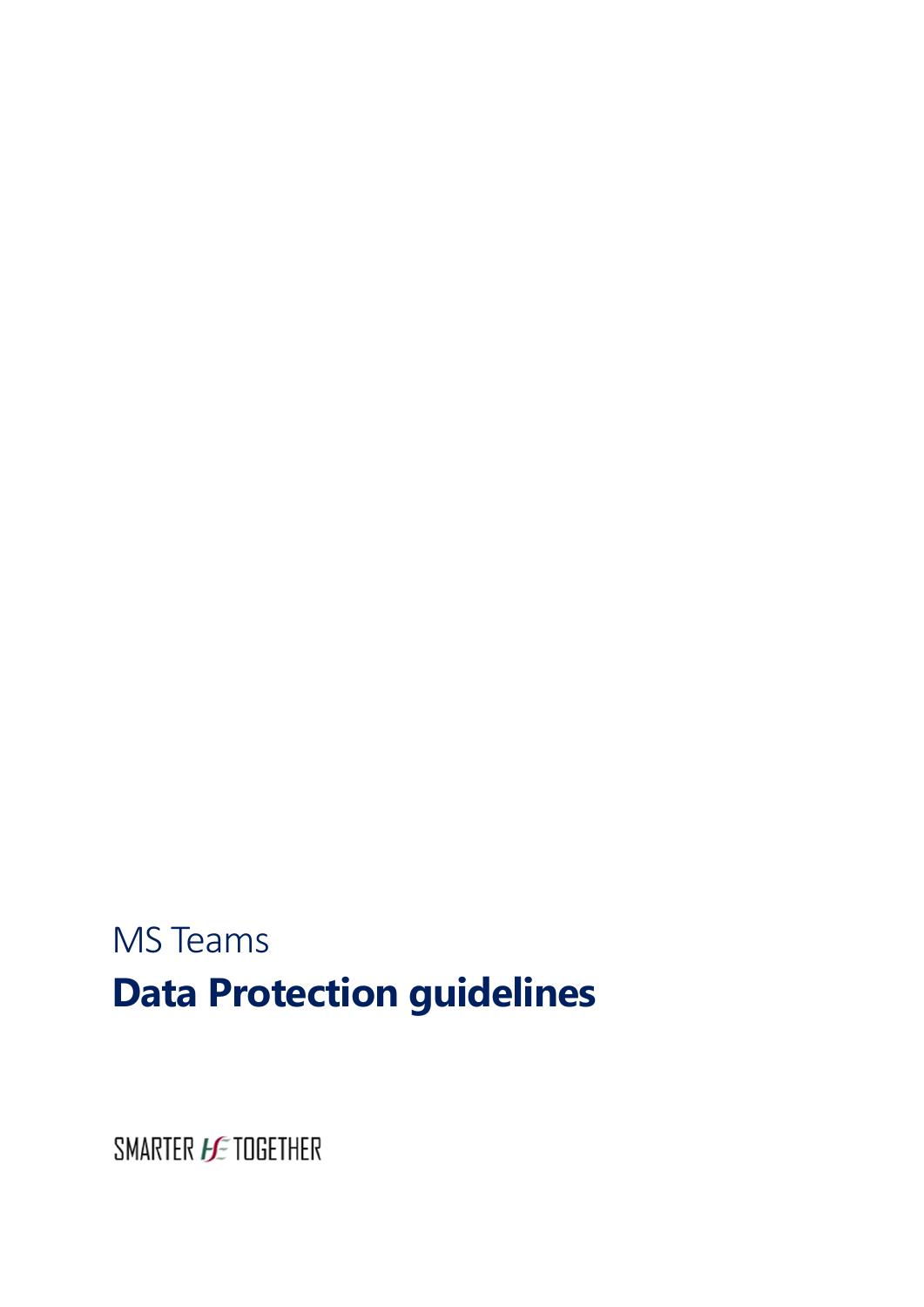



# **Principles**

All HSE staff are obliged to ensure that information and records are appropriately managed and to adhere to [national HSE IT policies](https://www.hse.ie/eng/services/publications/pp/ict/) including those listed below. Users should also adhere to their own relevant professional codes of practice. See als[o FAQs](http://hsenet.hse.ie/OoCIO/Service_Management/PoliciesProcedures/Policies/HSE_I_T_Policies_FAQ.pdf) on HSE IT policies.

- Information Security Policy
- IT Acceptable Usage Policy
- Electronic Communications Policy

# **Personal Use**

Use of MS Teams is for communication and collaboration in the course of HSE duties only. Personal use for non-HSE related duties is not permitted.

# **Clinical Use**

- Attend Anywhere is the HSE's virtual clinical consultation platform; details are available [here.](https://healthservice.hse.ie/staff/coronavirus/working-from-home/virtual-health/attend-anywhere-healthcare-provider-video-consultations.html) MS Teams is **not** intended for use as a platform for sensitive 1:1 clinical consultations; however it may be used for larger patient education/advice groups where appropriate i.e. where sensitive personal data will not be shared. For more information on working with groups see [here](https://www.ehealthireland.ie/MS-Teams-for-HSE-Staff/Support-and-Resources/)
- See also HSE Clinical Governance [guidelines](https://healthservice.hse.ie/filelibrary/staff/clinical-telehealth-governance-guidance.pdf)

## **Guest Membership**

- Guests, once added, have access to almost all team materials, including files, past chat conversations etc. Guests therefore should only be added to Teams where significant and on-going document collaboration is required. You should not add guests to teams where simply a meeting or series of meetings with them will suffice.
- Where 'guest' access is required, all third parties are requested to complete and sign appropriate HSE Data agreement(s) before they can be added. Potential guests using personal emails e.g. Gmail/Hotmail cannot be added. Please e-mail **orla.heffernan@hse.ie** for further information or queries on guest access.

## **Teams Creation, Membership and Management**

#### **Creation**

- If you need to set up a team, you should ensure that there are 2 team owners. Team owners are responsible for the management of the Team, including ensuring that data protection obligations are met.
- When creating a team, the 'private' option should be selected to ensure that data is shared only with team members.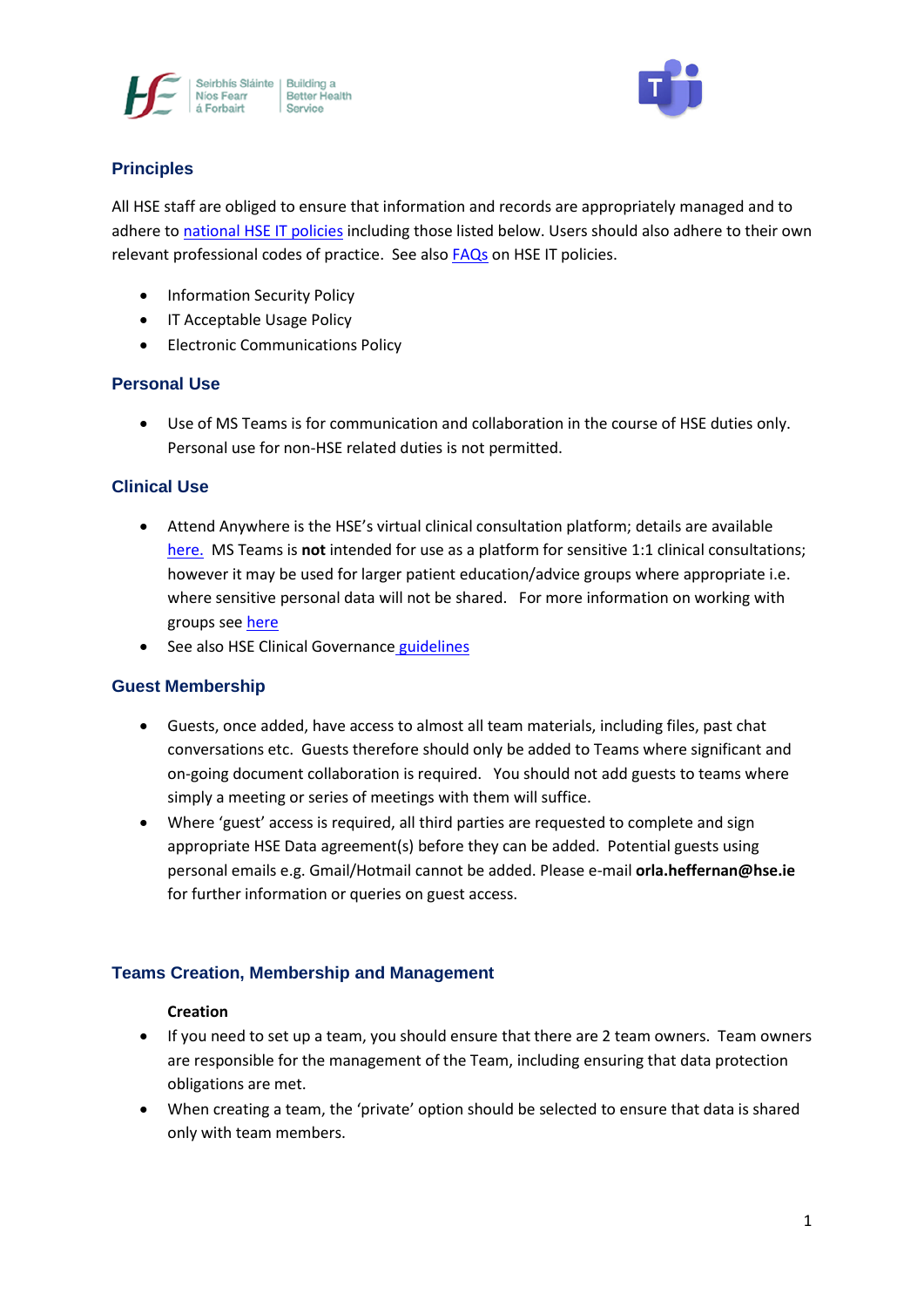



#### **Membership**

• Team owners should also regularly review Team membership and delete memberships of those who may have moved from their original role.

#### **Workspace Management**

- Use private channels for discussion or document collaboration on sensitive matters; private channels can be restricted to specific members only.
- Check who has access to particular chat threads by clicking the  $\frac{26}{6}$  3 'Participants' icon to the top right of the screen
- All data (including chat messages) in MS Teams is subject to Data Access and Freedom of Information requests under Irish data protection and FOI legislation respectively.
- Discussions about other members of staff e.g. via Chat or recorded meeting are also subject to the Data Protection legislation- Teams is therefore not an appropriate forum for any such discussion.
- MS Teams is designed as a tool to aid collaboration and is not a permanent storage space. Do not use Teams as a permanent record repository- ensure records are appropriately stored in relevant project or clinical data store elsewhere.

# **When scheduling a Teams Meeting…**

- Double-check all invitees' email addresses and ensure that only those who need to be in the meeting are invited.
- You can disable attendees' camera and mics in the Meeting Options. Consider this option for sensitive meetings and/or where attendees may be unfamiliar with Teams tools. You can enable the settings during the meeting as required.
- Know who you are interacting with; each meeting link is a 'meeting room key' share meeting links with caution i.e. to known and/or trusted contacts only.
- Where the meeting is of a sensitive nature, consider the 'disallow' option for forwarding of meeting links. If organising via Outlook choose 'Attendees' and uncheck 'Allow forwarding'. If organising directly from the Teams calendar choose 'Response Options' to uncheck the setting.
- Avoid creating recurring meetings except for small meetings with the same group of close HSE colleagues; set each meeting up separately even if it is on every week at the same time. Having more than one meeting link reduces 'oversharing' risk. Meeting with non-HSE attendees should never be 'recurring'.
- Creating a unique meeting link also means that each meeting has its own chat i.e. attendees will not be able to see the previous week's chat, as they might be able to if it was set up using a recurring meeting link.
- Never share a HSE meeting link in a public setting, such as on social media or online bulletin boards, in blog posts or news articles, or on email lists with wide distribution.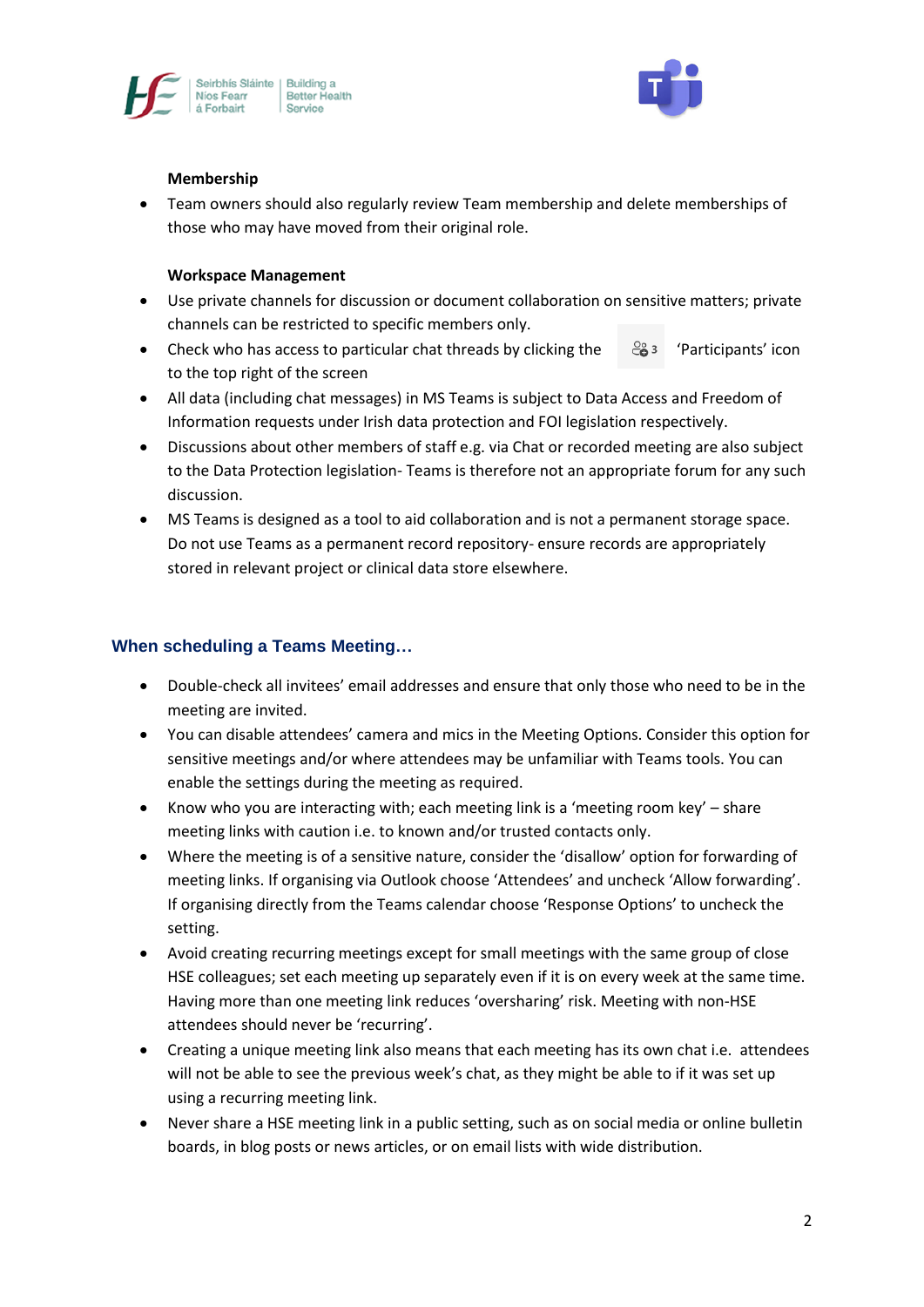



- Configure meeting options appropriately and remember that you can change settings in the meeting as well as beforehand:
	- $\circ$  Presenter options; the default option is 'everyone' can present. Change settings as required e.g. that only the organiser/named presenters can present. For more information on the organiser and presenter roles, see [here](https://www.ehealthireland.ie/MS-Teams-for-HSE-Staff/Organiser-and-Presenter-Roles.pdf)
	- o Chat; Consider disabling the 'Chat' in Meeting Options if concerned about potentially inappropriate or sensitive data being shared. You can also choose 'In meeting only' Chat; chat cannot then continue after the meeting in the Teams space. For more information see [here](https://www.ehealthireland.ie/MS-Teams-for-HSE-Staff/Top-Tips/)
	- o Lobby; do not allow attendees to come directly into the meeting if they are unknown (where practical).
	- o Ensure that 'record automatically' is not enabled i.e. never change the default setting from 'no' to 'yes'

# **Managing a Meeting**

- An 'Attendance List' will appear automatically in the Chat for the Organiser (only) shortly after the meeting ends. The information in the Attendance List e.g. email addresses should not be subsequently used for any other purpose other than confirming attendance at the meeting.
- Be aware of your background surroundings; you can choose a background /'blur background' in Meeting Options. You can also add a background with your project logo or the HSE logo. See [here](https://www.ehealthireland.ie/MS-teams-for-HSE-Staff/Create-a-background.pdf) for details.
- Ensure, as the meeting organiser that you 'end call' rather than 'leave call'.

## **Meeting Recording**

- MS Teams meetings should be recorded only when absolutely necessary for vital purposes and appropriate information sharing e.g. sharing of an important training session with known colleagues. Recordings should not for example, be made of regulatory or disciplinary meetings e.g. tender approval decision or HR disciplinary meeting. Equally meeting recordings should not be used as 'minutes' i.e. a record of discussions had and/or decisions reached in meetings.
- MS Teams meetings with patients or service users should never be recorded under any circumstances.
- As above, ensure that the 'record automatically' option is at the default 'no' setting.

#### **Recording; before you send the relevant meeting invitation:**

• Advise attendees if the meeting will be recorded in advance and why this is necessary. It is crucial that this is done **in advance** of the meeting.